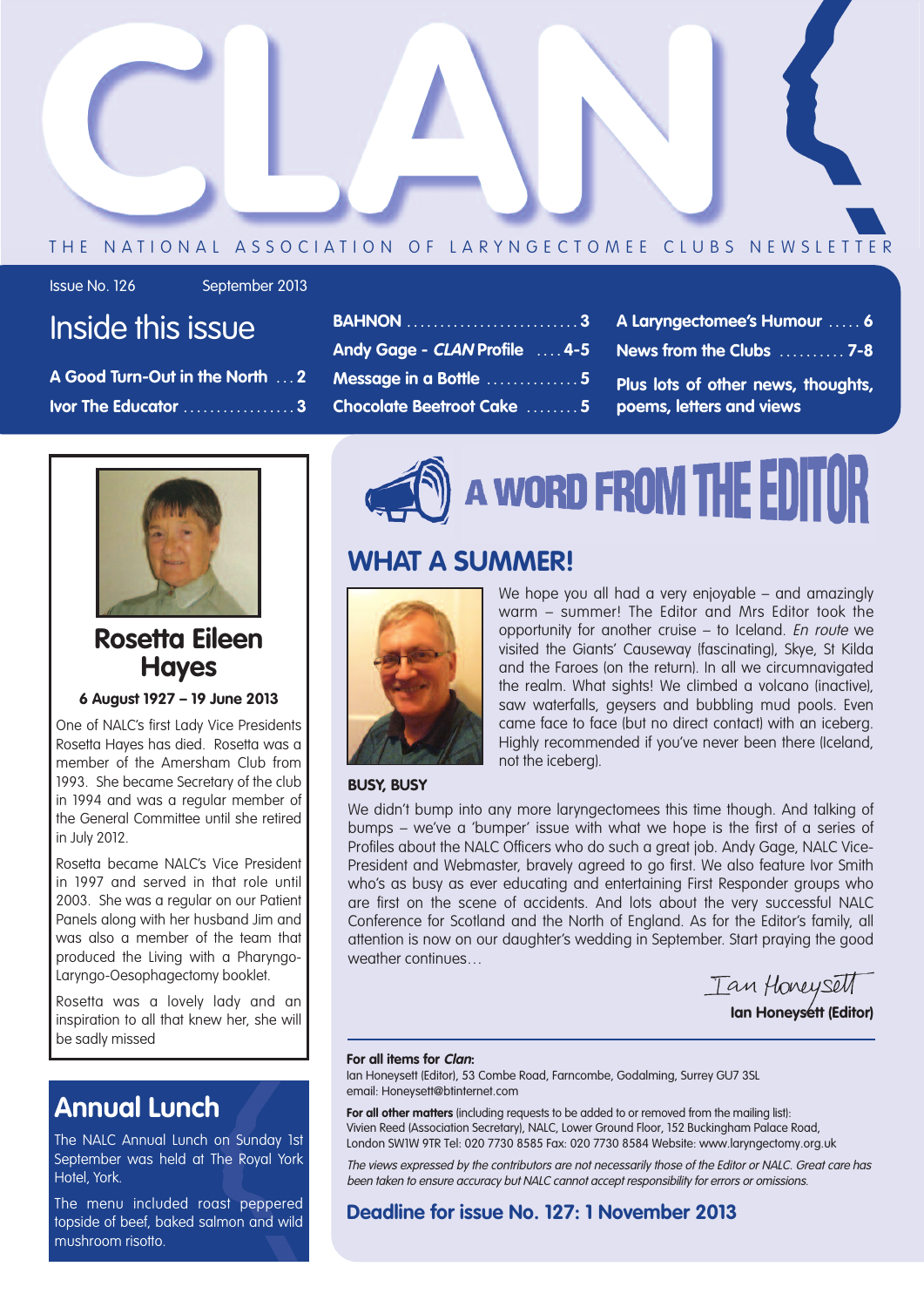### **A Good Turn-Out in the North**

Anyone walking in from Glasgow's Grand Central Station into the Grand Central Hotel's foyer on the morning of 25 June could have been forgiven for thinking that the hotel had been taken over by laryngectomees! And they'd be partially right. For this year's Scottish & Northern Laryngectomee Clubs Meeting was taking place in one of the hotel's many Conference suites, and with 'standing room only' for part of the time.

#### **New Products…**

Taking time to visit the many Supplier's Stands was well worth it at the start, as reps from many of the major laryngectomee equipment companies were there, including Forth Medical, Kapitex, Platon, Insight Medical Products and Insight Technologies, with new products to show, like the new Blom-Singer Dual Valve, and the Provox Vega voice prostheses, and other advanced equipment.

#### **Busy Agenda**

The main proceedings started with a Welcome from Ivor Smith, a Vice President of NALC, and then Andy Gage, another Vice President, and also NALC's Webmaster, talked about how the Website (currently getting over 100 visits a week) is the online 'voice' of NALC, for news and announcements. One of these – to be published shortly – could herald a major breakthrough in laryngectomy surgery and treatment, and change the outcome of newly-diagnosed larynx cancer patients with a 'new dawn' of advanced treatments.

#### **Potential Laryngectomy Breakthrough…**

This has all come about through a 2.8million Award granted to one of NALC's most respected Patrons, Professor Martin Birchall, chair of Laryngology, and his research team at the UCL Ear Institute, and the Royal National Throat, Nose and Ear Hospital. The Award will go towards a research project called RegenVOX, involving the preparation of a reconstructed larynx, made from the patient's own stem cells, plus a donor larynx. Chemicals will remove the cells from the donor larynx, leaving a 'shell' on which the stem cells from the recipient can be grafted, thus bi-passing the common rejection problems normally associated with other transplants – and enabling the formation of a new larynx.





Instead of the current laryngectomy post-op problems – which generally involve speech, breathing and swallowing problems, and little taste and/or smell left – these could be a thing of the past. The possibility of giving newly-diagnosed laryngectomee patients their voice, smell and other functions back, and re-convene their pre-op quality of life, is extremely exciting. And it could be done on the NHS too!

Watch www.laryngectomee.org.uk for further news...

Professor Birchall plans to start the first transplants in a year's time, with ten new patients, and these will be monitored over two years to prove the safety of the work. More details coming shortly – to be published on the NALC Website.

#### **More Agenda News…**

Following the above announcement, it was Macmillan's turn, with Alan Gow, Macmillan's Involvement Coordinator, talking about the work Macmillan is involved in at present, including helping cancer patients experience better treatment, and clinicians a greater understanding of an individual's care and wellbeing needs, in hospitals across the UK. Other projects involve enabling patients to have 'a greater say' in their treatment in general, by expanding the Patient Experience Committee groups in many areas, and helping with research projects, where possible.

#### **The Benefits Question and Fire & Safety…**

Amanda Gallagher, an experienced Benefits adviser, spoke about the new UK





Government legislation affecting many of us at present, with the changes to the Disability Allowance, and the new 'PIPS' coming in, with new criteria for the under 65s (different rules apply in Scotland). Amanda explained some of the ins and outs of the new system, how and where to get help, and what one might expect to happen, and afterwards arranged to speak with individual delegates wanting more info.

Fire and Safety was handled by some great Scottish Fire Officers, including their leader, Ian Thomson, who together told some hair-raising – and some hilarious – stories involving how fires can start, and what can happen in fires, and how to be extra vigilant in your home, with electric and gas appliances (and barbecues, etc.) and gave some valuable advice that could save lives in an emergency.

#### **The Throat Cancer Association…**

Next, Ewan Lumsden, Digital Content Manager, gave us an update on the Throat Cancer Foundation (TCF) which was founded in 2012 by Jamie Rae, a Scottish businessman and oropharyngeal cancer survivor, who was concerned at the lack of resources and support available to people affected by cancers of the throat. Today, TCF is dedicated to continuing to provide this support, and offers information, support and community to all those who are affected, both patients and their loved ones.

#### **Research into reducing future throat cancer cases…**

Jamie has recruited a team of leading cancer experts to guide and support our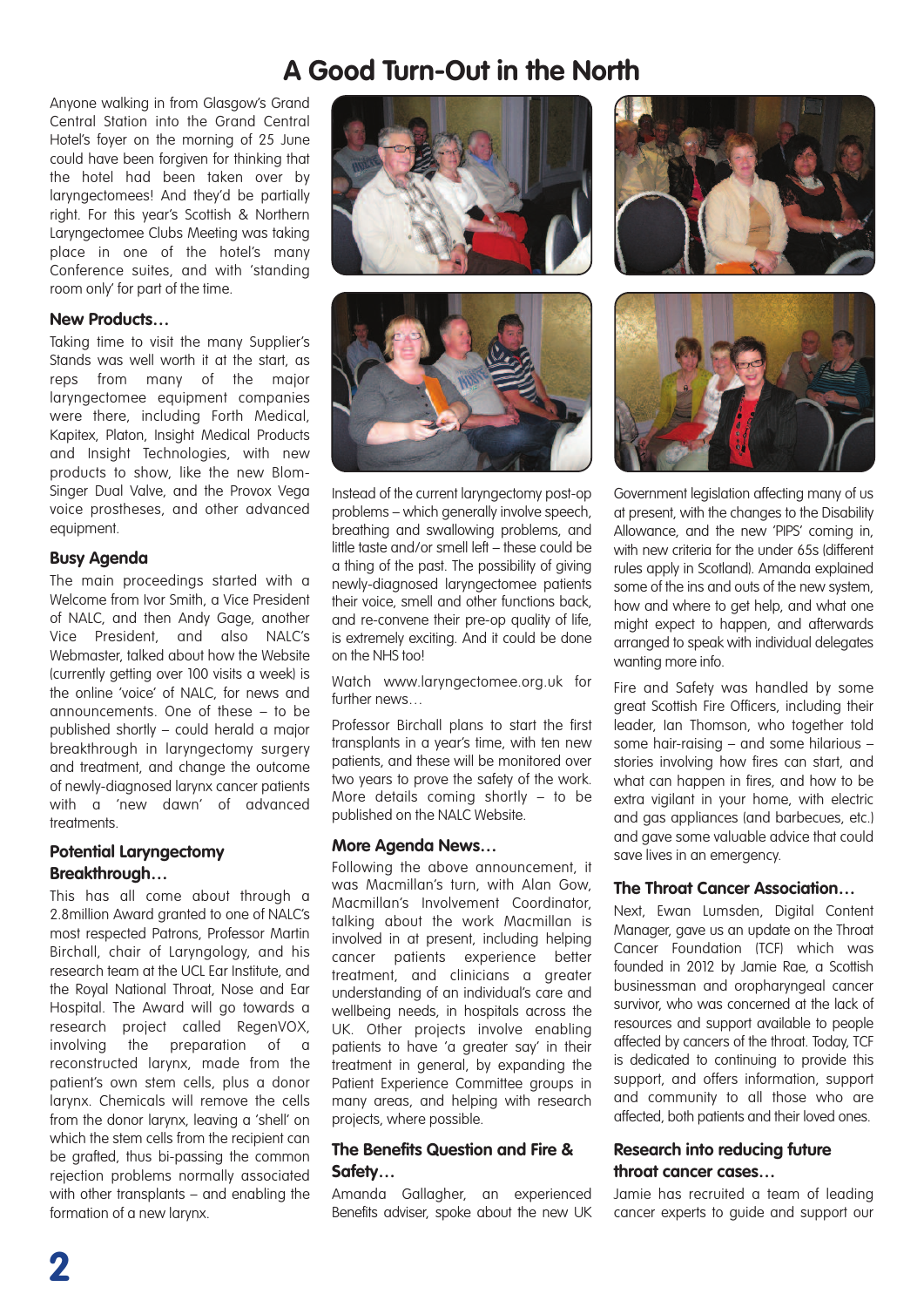work. Have a look at our team page to see some of our supporters. This includes funding research into prevention and cure, advocating healthier lifestyles and campaigning for universal HPV vaccination. 'HPV' stands for Human Papillomavirus Virus, which lives in the skin, and can be treated with a vaccine. Have a look at TCF's HPV and campaigning sections for more information about their work to try and prevent cases of throat cancer.

#### **The turn of the Clubs**

Brief presentations from attending NALC Club Committee Members included one from Ann Muir, Information and Support Officer at the Speak Easy Cancer Support Group. This Lanarkshire Club represents laryngectomees and various different cancer patients, and is involved with helping to inform people about getting benefits and allowances; also research into patient care, and laryngectomee issues. The Club is also involved with Macmillan Cancer Support, dealing with Insurance for laryngectomees, and has also succeeded in gaining many Fundraising Awards to help with their work. Visit their website at www.speakeasylaryngectomee.co.uk for further details. Other Clubs reporting included the Central London Laryngectomee Club, chaired by Andy Gage.

#### **Manufacturers, Lunch & Raffle…**

Finalising a very busy but productive morning, the various laryngectomee equipment companies gave brief presentations of their products (see 'New Products' above) which were all available to study and get further details on, in the

well-stocked display stands in the Suppliers' area.

There followed a fantastic spread of lunch sandwiches, salads and other goodies, and the Grand Raffle, organised by Vivien and Kerry from NALC's Head Office, which – as usual – offered a glittering array of useful prizes to win.

All in all, a busy, well attended day, with lots to take in, learn from, and enjoy. As we all slowly departed from the palatial surroundings of the Grand Central Hotel, the nearby Rail Station was filling up with Police and Security Guards – I thought, there to give us all a 'Grand' send-off – but no; they were awaiting the imminent arrival of Robby Williams!

The **British Association of Head and Neck Oncology Nurses** (BAHNON) held its biennial conference in Manchester on 14 June. NALC president,



Malcolm Babb, and Vice-President Ivor Smith attended the event and manned a stall to advertise our work and distribute examples of our publications. As at the previous conference in Cardiff, the stall proved very popular and, by the end of the day all the leaflets, dvds and other materials had been given out.

These specialist nurses do a wonderful job and NALC is pleased to be able to help them by supplying patient information and other resources to assist laryngectomees on their journey to recovery. Malcolm Babb

**20-20**

The '20-20 Voice' Cancer Appeal have n o w purchased a number of printed Tshirts which are on sale at £10 each (inc p&p) Happily,



John Kennedy our Triathlon hero!

having bartered with the supplier, they are able to make a small profit on each T-shirt sold. T-shirts are a great way of spreading the word and creating the much needed awareness. They have them in Small, Medium, Large and XL and if anyone wants to support the cause either contact Phil Johnson through admin@ 2020cancerappeal.org or telephone him on 0116 2997760.

On 27 July, John Kennedy, a 20-20 supporter, went off to London to raise funds for 20-20 by taking part in the London Triathlon. On what was a sweltering day in the capital (John said the humidity was horrendous), he managed to complete the course. Many struggled so this is some achievement! The Triathlon comprised a 400 metre swim, a 2.5 km run and then a 10 km bike ride! It looks like he raised nearly £400 for the Appeal and it's rumoured his employer (Network Rail) will be matching this amount. A nice bonus for the charity.

## 2020 Cancer Appeal

### **Ivor the Educator**

Cumbria is a very rural area and a lot of the villages and outlying areas have set up first responder groups. As they are based in the community, they frequently arrive at an emergency well before the Ambulance Service, carrying vital emergency equipment as well as being fully trained in first aid. They are a valuable asset to the Ambulance Service and the community in general.

When Ivor Smith, an NALC Vice President and himself a Cumbrian, was asked to give one of NALC's educational talks to the First Response groups, he was more than happy to oblige.

So on a very warm August evening about 40 First Responders (as the groups can be quite small the First Responder group who had organised the talk had invited three other groups from the local area to attend the talk as well) were crammed into a very stuffy village hall to listen to Ivor deliver his NALC education talk. Despite the heat, Ivor was pleased that so many attended and were given the opportunity to learn about the needs of a laryngectomee in an emergency situation should they come to the aid of a laryngectomee in the future in their role as a First Responder.

About ten of the people admitted that they had attended Ivor's talk before and felt it was worth coming along again, not only to refresh their understanding of a laryngectomee but also for the entertainment! Ivor promised them he



would have some new jokes for the next talk.

At the end of the talk, the Chairperson, who had organised the evening, thanked Ivor for what he said had been a very informative talk and a most entertaining night.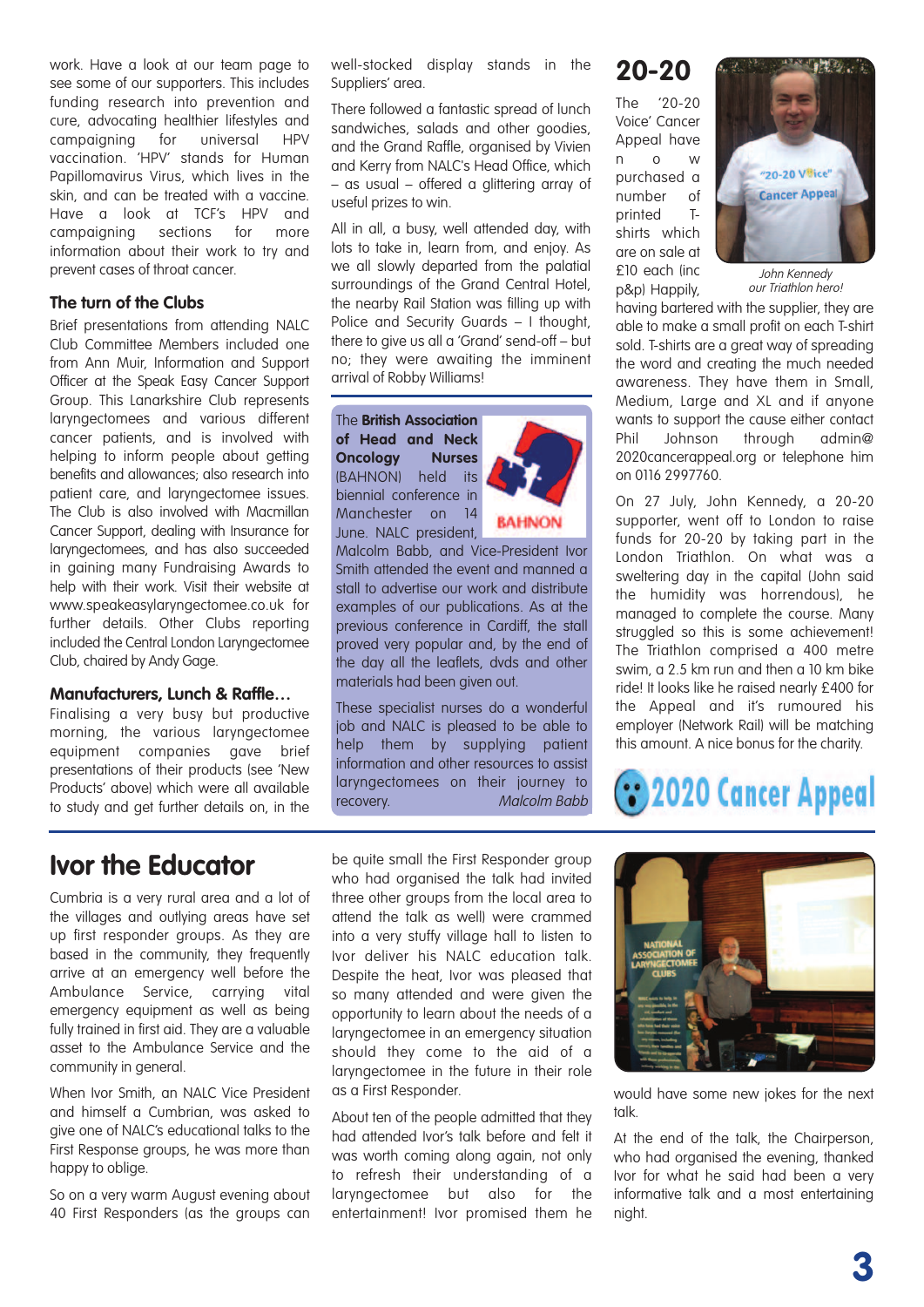## **Andy Gage – CLAN Profile**

#### Andy Gage, Writer, Webmaster, Horse-lover, Laryngectomee and a Vice President of NALC

I moved back to my 'roots' – in Norfolk; the land of my 'fore-fathers' – nearly four years ago (but more about that later). For over 40 years I had lived in London, starting in Earls Court, just down the road from the then-famous Café Des Artistes, one of the Rolling Stones first Club venues off the Fulham Road. I was a 20-year old ex-Art Student, sharing with five other friends, and it was the mid 60s… what a time we had!

I then 'graduated' to a flat with a girlfriend off Kensington High Street (much to the annoyance of my late mother, who lived in Sevenoaks, Kent, where I had part of my childhood). I then married a BBC Vision Mixer (I was getting established as an Ad Agency Copywriter at the time, and she was moving up in the BBC) and we lived in a flat in Maida Vale, for a while…

#### **Our first 'Home on the Hill'…**

We had a hankering to get back into central London again, and as our careers progressed (I was working for Reader's Digest in Berkeley Square by then, and hopping over to the New York office on occasion) we managed to buy our first 'real' home in Notting Hill (which had survived the riots, and was fast becoming 'gentrified' by then).

We had many glorious years there, in a garden flat, and then in a small but beautiful old Railwayman's Cottage in a secluded Mews off Chepstow Road. This was the 'arty' side of Notting Hill, with Tom Baker (an original Doctor Who) and other now-famous artists and actors living just round the corner.

Sadly, after a roller-coaster, 'hi life' with my then wife, jetting off all over the world for various BBC outside broadcasts (including the Moscow Olympics) and me working almost 24/7 as a Copy Chief in a top London Ad Agency, we parted. I stayed in Notting Hill, she went to Richmond Hill, overlooking the Thames.

#### **My second 'Hill Home'**

I eventually got married again, to the then Principal of a large London College of FE – who lived in Crouch End (before it came a Media Village)! It was too suburban for me after Notting Hill so, with some persuasion, I moved us to Muswell Hill,

near Highgate Woods, spent a year doing up our big, lovely old rambling Edwardian house… and then had our first and only child, Oliver. These were busy times, filled with au-pairs, nursery pick-ups and – I was running my own Copywriting and Design Business, partly from home, and also from my Design Partner's Studio in Barnes, SW London.

After a spell in the local Primary, Oliver astounded us all by getting a place at Highgate School. There he blossomed in Maths, Cricket, and Music for a while, and Languages. He left the 6th Form with excellent 'A' and 'A\*' grades, and is now reading Maths and Philosophy at The University of Sheffield.

#### **Then came the 'Double Whammy'…**

My business was going from strength to strength, working with top-line Publishing, Catalogue and Marketing clients, and competing with the Ad Agencies I once worked in, and this continued for over 11 years. But the more successful my company 'Creative Solutions' became, the more I, and my Design Partner, smoked. For the last three years of our working together, my throat was becoming gradually more and more croaky. (Luckily, his wasn't.)

It was also becoming obvious that the recession was taking hold. Our clients were faltering, and then, almost overnight, three of our largest client companies announced they were shedding 50% of their staff, taking all their copy and design work in-house, and therefore stopping using us (or any others) for creative work. By that time, my throat was becoming worrying… and business debts were mounting, and I had to put my house on the market (we had split our family house by then).

After many trips to my local GP, who didn't suspect anything bad, things worsened, and I was eventually referred to UCLH. After two biopsies there, I was told the 'c' news and advised to have a laryngectomy…

#### **Dark Days… with a Silver Lining…**

With the recession worsening, and living with a colleague at the time, I entered Ward T14 at UCLH with not a lot to lose.



Luckily, after a successful operation, I discovered (with the help of the amazing team of Speech and Language Therapists (SLTs) I could speak fairly well after a while, with a voice-valve in place. I also met many other laryngectomees in the same ward – all from different walks of life, and sharing the same early post-op frustrations of tube-feeding, and having to write everything down, but our slow improvements in verbal communication gave me hope that things could get better. There were also a few humorous incidents, which took our minds off the reality of it all. I think all laryngectomees are in denial in the beginning.

#### **New Beginnings, new Career…**

My first year as a laryngectomee was a learning process… getting congratulated as a survivor by good friends was gratifying, getting my son used to it was a longer process (he was in the middle of his last Highgate exams at the time). But being accepted by new friends quicker than I thought was good. My 'secret' was not to be self-conscious about the hole in my throat, or having to hold my stoma button to speak.

My greatest asset was my ability as a writer (after 30 years as a copywriter, I would hope so!). Being of a positive nature, I also became involved with the workings of UCL Hospital and Macmillan and its Patient Committees, and NALC, and the possibilities open to all laryngectomees, if they go out and grab them.

I applied to join the Macmillan Patient Experience Board, and was accepted on to the Committee, and became Lead for the Written Information Improvement team, working with Managers, Directors and Clinicians, and a great team of ex professionals, who had all experienced various forms of cancer. This was the beginning of my (non-paid) new career.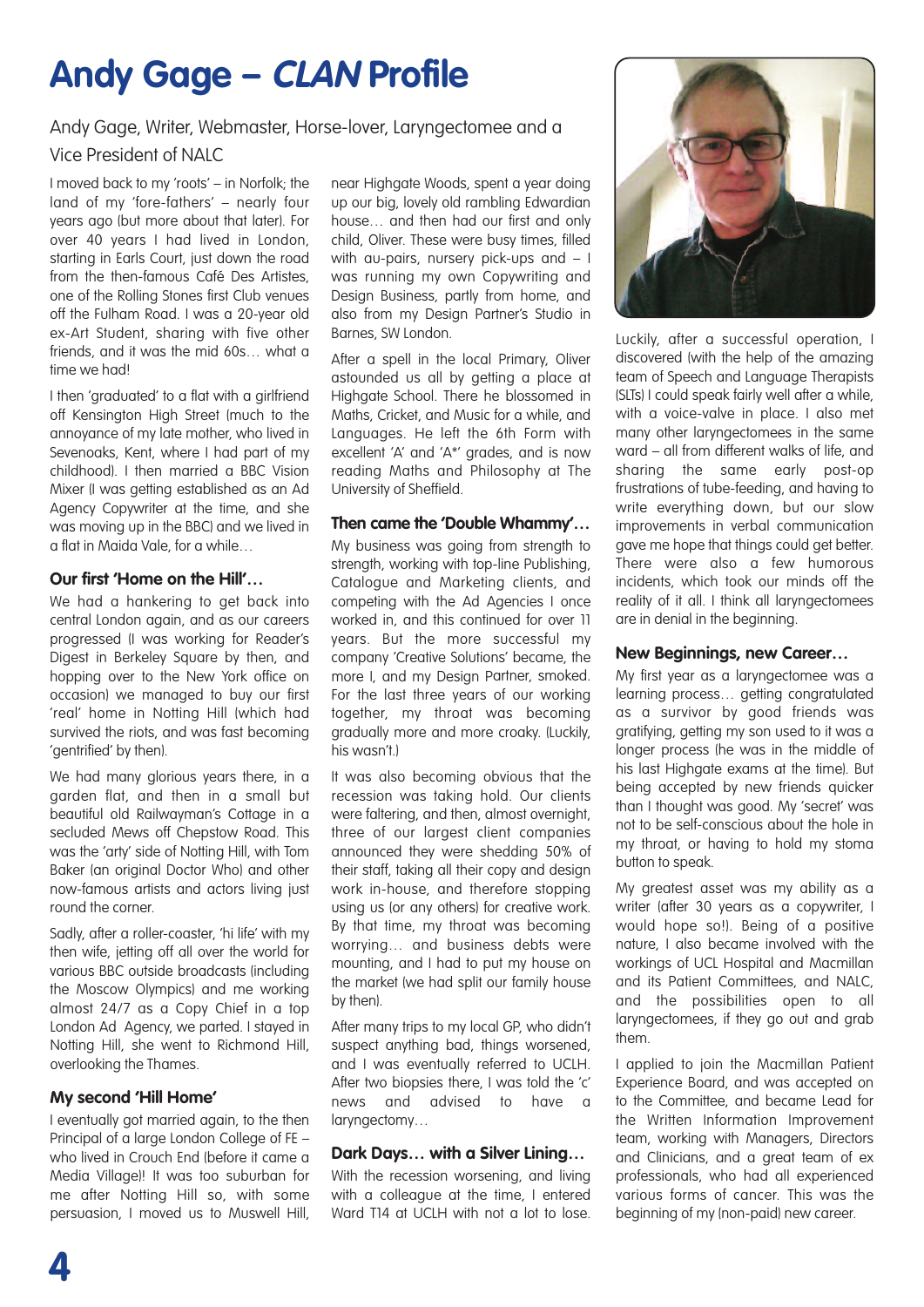NALC was often promoted at UCLH, with leaflets and details for all laryngectomee patients and I was encouraged to go to their general meetings, and meet with other laryngectomees from all over the UK. I quickly realised that NALC was unique in the beneficial work they did across the country, with almost 100 clubs nationwide and a range of services, including an extensive Educational Programme, delivered to health professionals, medical students, and Ambulance personnel. NALC's remit is to publicise the problems of laryngectomees, and those of their families, and to encourage understanding – both of medics delivering emergency treatments, and by the general public – as to their needs and well-being.

#### **My move – to another Hill…**

As I said, my 'roots' were in Norfolk. As I had sold my London house, effectively closed my main business, reached 'retirement' age (writers NEVER actually retire) and my son had left for University, I decided it was time to go back to Norfolk, and live a slightly 'softer' life away from London. All my family on my mother's side were either Norfolk farmers and landowners, or teachers. (Sadly, my father – who was an American Naval Captain – died at the end of the war, and so was never able to return to enjoy the post-war years in Norfolk, with my mother).

But I had idyllic summers and winter school holidays on my uncle's farm near Swaffham, mid Norfolk, surrounded by horses, riding my own pony, driving tractors, going hunting and loving farm life. I now live in Holt, a historic Market Town – on a slight hill - in North Norfolk, only a few miles away from my grandfather's and uncle's original farms. (Funny, but it seems more Norfolk people know about laryngectomees than Londoners.)

#### **Laryngectomee Clubs …**

Although firmly rooted in Norfolk life now, where I'm writing Websites, and Macmillan Editorial work, and E-Book projects – and working with RDA North Norfolk, helping local disabled children to gain confidence by riding (which means I also get to be with horses again!) – I travel to London almost every week, for Macmillan Committee Meetings, Cancer Project group work, and NALC Meetings every two months or so. I became involved in the NALC Website because of

my writing/web experience, and was recently honoured by being voted on to the NALC Committee as a Vice President, as well as Webmaster. I'm also Chair of the Central London Laryngectomee Club, which started up just over a year ago, and is connected to UCLH, and based at the Macmillan Cancer Centre.

As well as handling most of the content on the NALC Website, as a Vice Chair, I also attend their Committee-only Meetings, plus the recent AGM in London, and regional Meetings (incl. the June Northern & Scottish Day in Glasgow) and often present laryngectomee news and updates to the member audiences (see www.laryngectomy.org.uk ).

As well as being a place where local members can get together and feel supported, the most established clubs also have an active group of members, many with a central theme of supporting a local charity and/or campaigns to improve the laryngectomee cause, nationwide. (As my mother used to say 'The more you put into something, the more you get out of it'…)

#### **'Things can only get better…'**

As the song goes, right now, it's coming up to an exciting time in breakthrough research into stem-cell and transplant surgery and new laryngectomy treatments. New £multi-million grants are speeding up this pioneering work right now, and the future looks bright for new pre-op laryngectomees… (read more about this at www.laryngectomy.org.uk ). In another few years, established laryngectomees may also benefit.

#### **Onwards and Upwards…**

These are also exciting times for NALC, and the clubs. With computer, mobile and internet systems getting cheaper and easier to use, the possibility of greater support and information communication can only make things better. I can see NALC expanding its existing support systems and maybe going into new beneficial laryngectomee equipment design and development, as well as other innovative projects to benefit all new, and established laryngectomees.

As a writer and webmaster, I'll be making sure that all our NALC laryngectomee readers are the first people to know about – and get more out of – the latest news..!

**(So keep watching www.laryngectomy.org.uk – and reading CLAN – of course!)**

### **Message in a Bottle**

A recent CLAN insert was a leaflet on how to access the "message in a bottle" scheme. Well, reader Brenda Loynds contacted them and Alan J. Hastry, from Oldham Lions, promptly replied and sent her 12 bottles to allocate to members of the New Speakers' Club.

The photo shows Lion President, **Marjorie** Hastry, presenting them to her. The L i o n s Me s sage in a Bottle scheme is a simple



idea designed to encourage people to keep their personal and medical details on a standard form and in a common location – the fridge. (For more information see: www.lionsmd105.org )

#### **Chocolate Beetroot Cake**

#### **Ingredients**

 tbsp cocoa powder oz plain flour ½ tsp baking powder Pinch of salt oz caster sugar fl oz corn oil tsp vanilla essence eggs – beaten



7 oz plain cooked and grated beetroot (not beetroot in vinegar!)

4 oz plain dark chocolate – chopped into small pieces

#### **Method**

Preheat oven to 190C/375F or Gas 5. Grease and line a 7 inch round cake tin. Sift cocoa, flour, baking powder and salt into a large bowl. Mix in the sugar, followed by all the other ingredients and mix well. Pour the mixture into the prepared tin. Bake for 50 minutes – the middle of the cake should still be sticky. Turn out and cool on a rack. Serve with cream or custard.

#### Ian & Rose Browse

Taken from Soups & Puddings produced by THANCS Group. Minimum donation (from non-laryngectomees) of £2.00 per copy. THANCS group: Hawthorn Suite, Worcestershire Royal Hospital, Charles Hastings Way, Worcester WR5 1DD.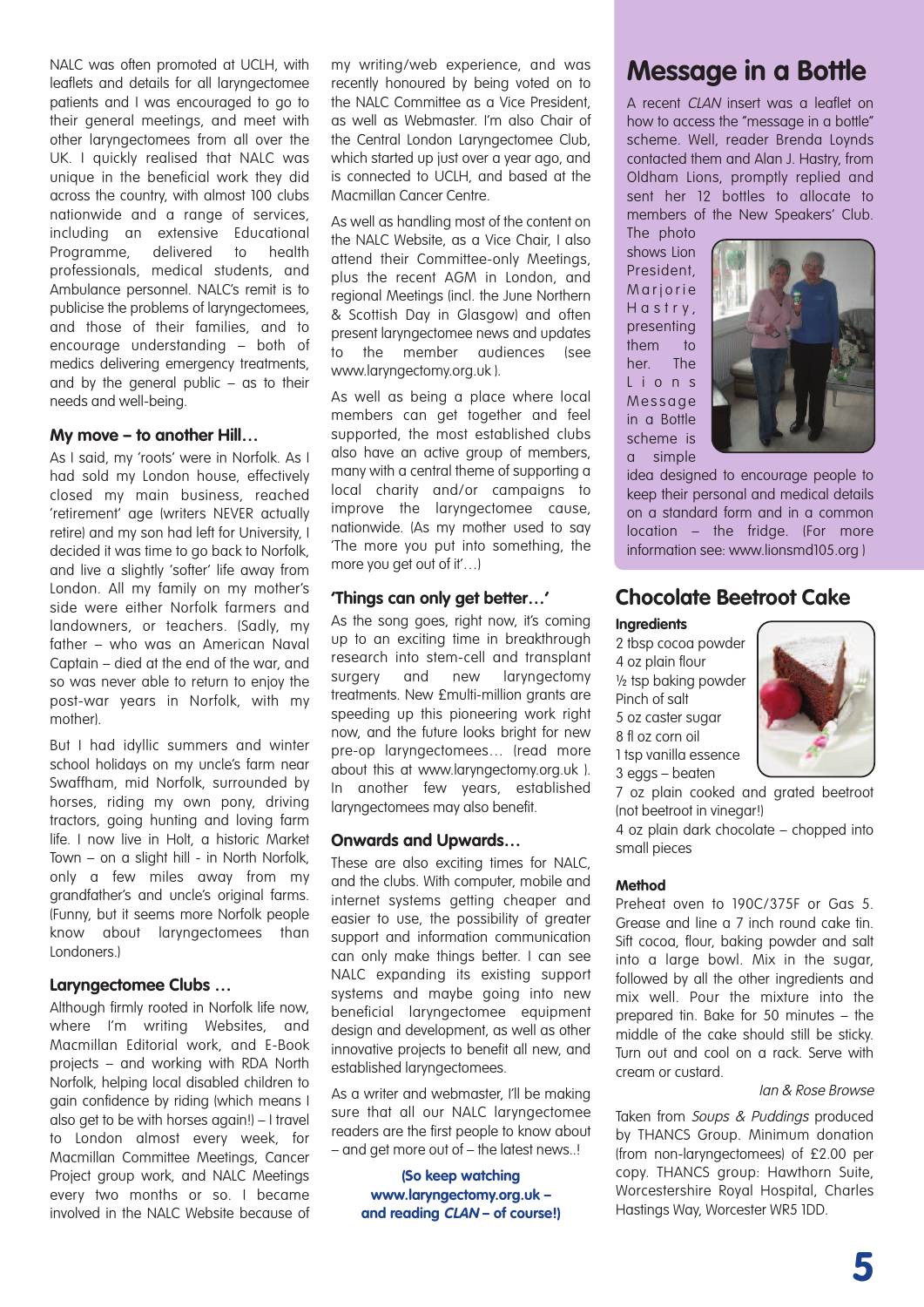### **A Laryngectomee's Humour**

I have been a laryngectomee for nine years now, and at our club meetings, held in private room at our local hospital, there are always four ot five nurses present from the ENT wards, and of course we know them all being friends, but my colleague 'Larry's', delight in making them roar with laughter, whilst keeping a straight face, and saying something that could have been written as a comedy film or TV script. We seem to delight in making people laugh. I thought about this and I am just as guilty, but I am mischievous in a nice sort of way, rather like an innocent child saying something out of place.

For example, when I had my pacemaker replacement, I had to stay awake to control my breathing, and was chatting to the two doctors, nurses and technicians as it was being performed. There were slight problems and it took just over in an hour and, as they cleaned up, I sat on the operating table, with my feet dangling, waiting for my bed to be wheeled in, when I said, "Can I have your attention?" They all stopped and looked at me, and I said, "I just want to thank you all for doing a first class job. Have any of you ever thought of doing this for a living?" After a stunned silence, they all burst out laughing. Not the usual sounds in an operating room!

I have had eight operations in my local hospital over the years having parts replaced and know that trainee surgeons are in attendance on most occasions and suspect that they be given the task of some part of it. In my usual mischievous style, before I go down all prepared, I pin to the operating gown, this note:

"PLEASE TAKE THE UTMOST CARE" Surgeons must be very careful, when they take the knife, as just beneath their fine incisions, lurks that culprit 'Life.'

#### **Seminars**

Again when helping out at Seminars, with an audience of general practice doctors, dentists and nurses, I always ask if there are any German people present, as the Blom-Singer valve was invented by two German doctors who now live in America, and is a marvellous thing, enabling many thousands to speak again. Then I say in a very serious voice, "But it does have setbacks, the most important is that I tend to swear in German." The audience erupt with laughter and from that moment on

you really have their attention. I o f t e n w o n d e r why we laryngect o m e e s have this i n n a t e sense of humour. and love to hear

people laugh out loud. Maybe it's because that is something we cannot do ourselves, but in our own strange way love to create that sound in others.

**ACCRIMGTOR STANLEY** F.C.

I am sure some psychiatrist would have the answer.

#### **Knowing the Drill**

I remember going to a supermarket, and because of the queues, I went to the do it yourself check-out, but the robotic lady's voice was not working, but knowing the drill, I went through the procedure. As I left I stopped by the young girl assistant standing there waiting to help customers, and told her the voice on my machine had stopped working. She smiled sweetly and said, "Yes I know, sir." I said, "I go to that machine nearly every day, and your machine's robotic voice has become friendly with my robotic voice. Now today, she hadn't said a word. Could you find out if he has upset her in some way, and said something out of place." Her face was a picture and her mouth dropped open as she tried to assimilate all that nonsense. Then she saw the twinkle in my eye and burst out laughing. As I left the store with a smile on my face, I had a fit of coughing to clear the trachea, and I thought, "These darned aches, pains and medical troubles are never far from us." As I drove home, I thought of one of my poems which fitted perfectly.

#### **The Pretence**

The mask we wear, that smiles and lies, so hides the tear that's in our eyes. We practise hard with inner guile, with torn and bleeding heart, we smile.

Why should we show them otherwise, why should we let them hear our sighs? Let them not think, or dare to ask, That this our smile is just a mask.

Len A. Hynds

### **The Lothian Laryngectomy Group**

The club has been going for almost 35 years and, after meeting in various homes, are now based at Maggie's Cancer Centre at WGH, Edinburgh where they meet every month. They usually have between 15 and 18 members who attend most meetings as well as other members who come along as and when they are able.



Since their first group weekend away in 2011 when they went to Garve in the Highlands which was a great success, they have been to Braemar in 2012 and this year in May they went to Dunoon and are due to go to Blackpool in October for the week-end. Everybody agrees that these weekends are very important to the group and it is good to be with likeminded people who understand their needs and requirements. These weekends away have been possible by their fund raising. For some people it might be the first time that they have been away since having their surgery and because they have a whole weekend, they have plenty of time to compare notes and experiences. Usually the Lary Group are last to go to bed as they are so busy sorting out the world. It has given them time to bond as a group which they don't necessarily manage at group meetings when they have speakers and business to deal with.

They were also able to buy Press Don't Panic alarms for new members and donated some to St John's Hospital, Livingston for any patients who required them. Continued on page 8



**6**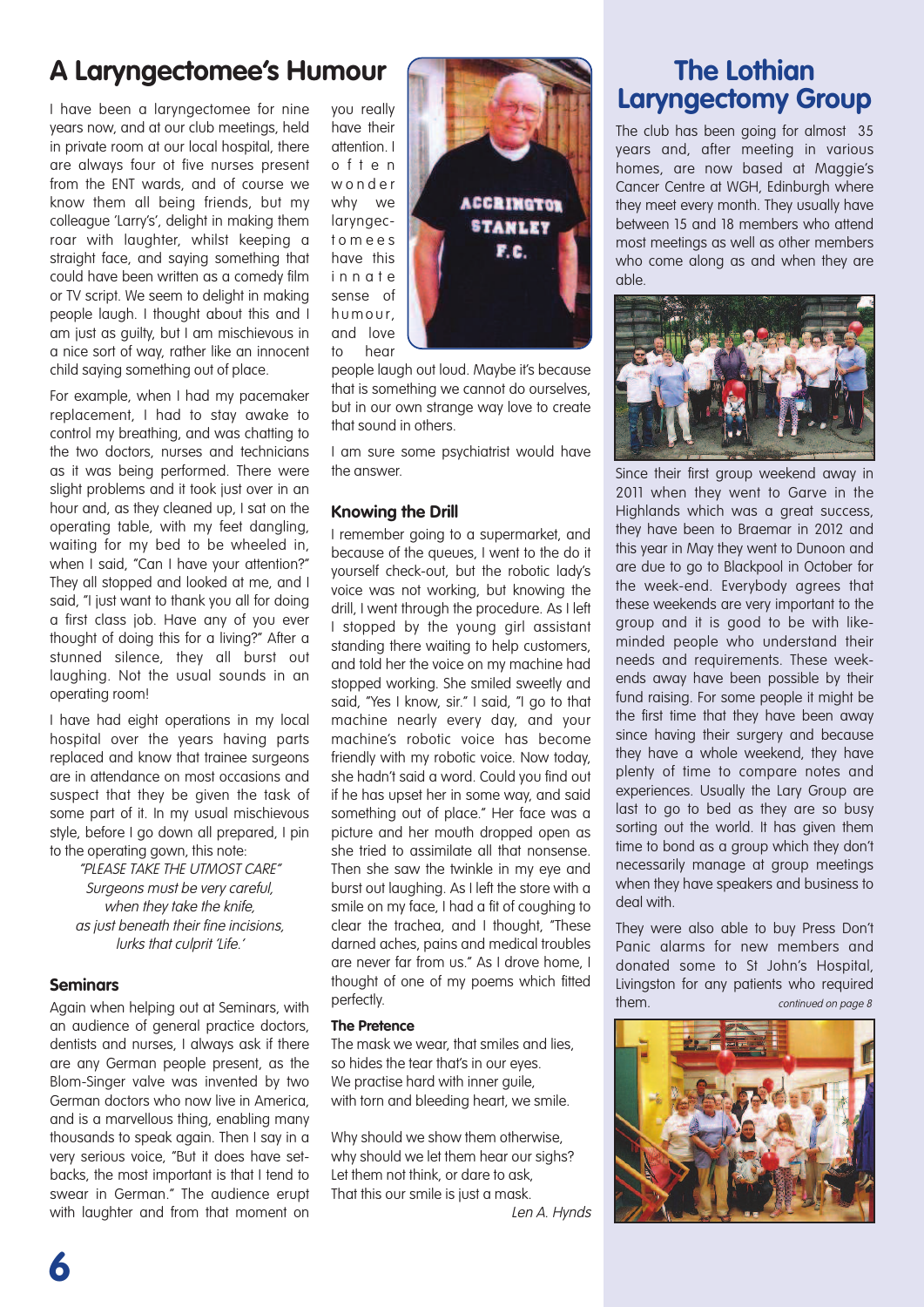# **News from the Clubs**

### **Ashford Laryngectomee Club**

They enjoyed a summer outing on the Romney Hythe Railway, enjoying a scenic ride through the Kent countryside to Dungeness. We then enjoyed a lovely lunch at The Brittania Inn where the food was lovely and staff very warm and accommodating. As you can see from some of the photos, club member Caroline Mackenzie's daughter comes along and



ensures that all club members are well looked after. Their July outing was to DePanne and Ostend – so as you can see they are a very active support group. The club was



awarded the gold award from the Mouth Cancer Foundation earlier this year for the support they provide as well as the work they do to raise awareness.



### **Lost Chord Club, North Staffordshire**

The photos show members having lunch on 8 April which was attended by 26 people.

They also show the presentation of a cheque by Mr and Mrs David Sigley to Bernard, Sam and Elizabeth who received it on behalf of the club. Beryl Sigley and



In June they joined the Recovery Club at The Queens Arms, Botallack, St Just. A bit like a step back in time – it's such a lovely example of an old Cornish village and there was no electricity as they walked into the candlelit pub. The power cut affected the entire area so they sat and chatted until the lights went on and lunch could be prepared. A raffle followed, then an auction of the now famous tin of Spam, which Ron bought, so no doubt it will have an outing at their Christmas party! Then Brian led them on a walk to the remains of beautiful arches and mine buildings. They



her friend Kate run a stall at the old Price and Kensington Factory at Longport table top sale every Wednesday and Saturday 8.30am to 1pm to raise funds for the club. Their donations have enabled the club to purchase five Nebuliers, one DVD player for Staffordshire University Hospital and communication aids for Stafford Hospital. All for the benefit of laryngectomees.

### **Speak Easy Club, Cornwall**

could hear the sea below but the sea fog had closed in, giving them a vague idea of how tough conditions must have been for the workers. In July they visited Melinsey Mill. The sixteenth century Mill was well worth a visit – Pat & Peter, Val & Nigel, Janet & Jan were joined by Chris & Dave from the Recovery Club. After lunch (all home made), a look round the mill workings and ancient equipment, a chance to buy local produce and crafts, followed by a leisurely walk around the delightful wild lake, with twists and turns revealing quirky surprises.

### **Lanarkshire**

The club has succeeded in gaining many Fundraising Awards to help with their work. Plus they've recently held a fundraising walk which raised £1,500… and been nominated for the Queen's Award for Volunteering in a Community Setting. Visit their Website at www.speakeasylaryngectomee.co.uk for further details, including a helpful section on answers to many questions about laryngectomy in general.

### **The Plymouth Laryngectomee Club**

The club, as ever, has a full programme of events. In June, they had an outing to Buckfast Abbey. Six of them went and were joined by three friends from Newton Abbot. The Abbey is in a beautiful setting and, although the buildings were being worked on by stonemasons, this didn't detract from their enjoyment. A light lunch then back home. In August they enjoyed a cream tea at the Knightstone Tea Rooms near Yelverton. In September it's the NALC Lunch in York.

The club has decided not to keep its website updated but to focus on its Facebook page instead. You can see that at: www.facebook.com/pages/Plymouth-Laryngectomy-Club/111621182271959? hc\_location=timeline

The Mustard Tree Cancer Support Centre, Plymouth (where the PLC meets) ran a series of workshops in July for cancer patients, family and carers which gave an opportunity to learn and talk about life with a cancer experience and navigate a way through diagnosis, tests, treatment and living well. The topics included: Identifying stress, learning to relax; Radiotherapy: coping with side effects and keeping healthy; Planning a future with confidence; Asking questions and getting help: communicating how you are feeling; and managing fatigue.

On 25 October, the Speech and Language Therapists in Cornwall, Plymouth, Torbay and Exeter are hoping to run an 'Alternative Laryngectomy Day' in the Mustard Tree Cancer Support Unit at Derriford Hospital starting at 12.30pm. It's hoped the PLC AGM will take place an hour earlier.